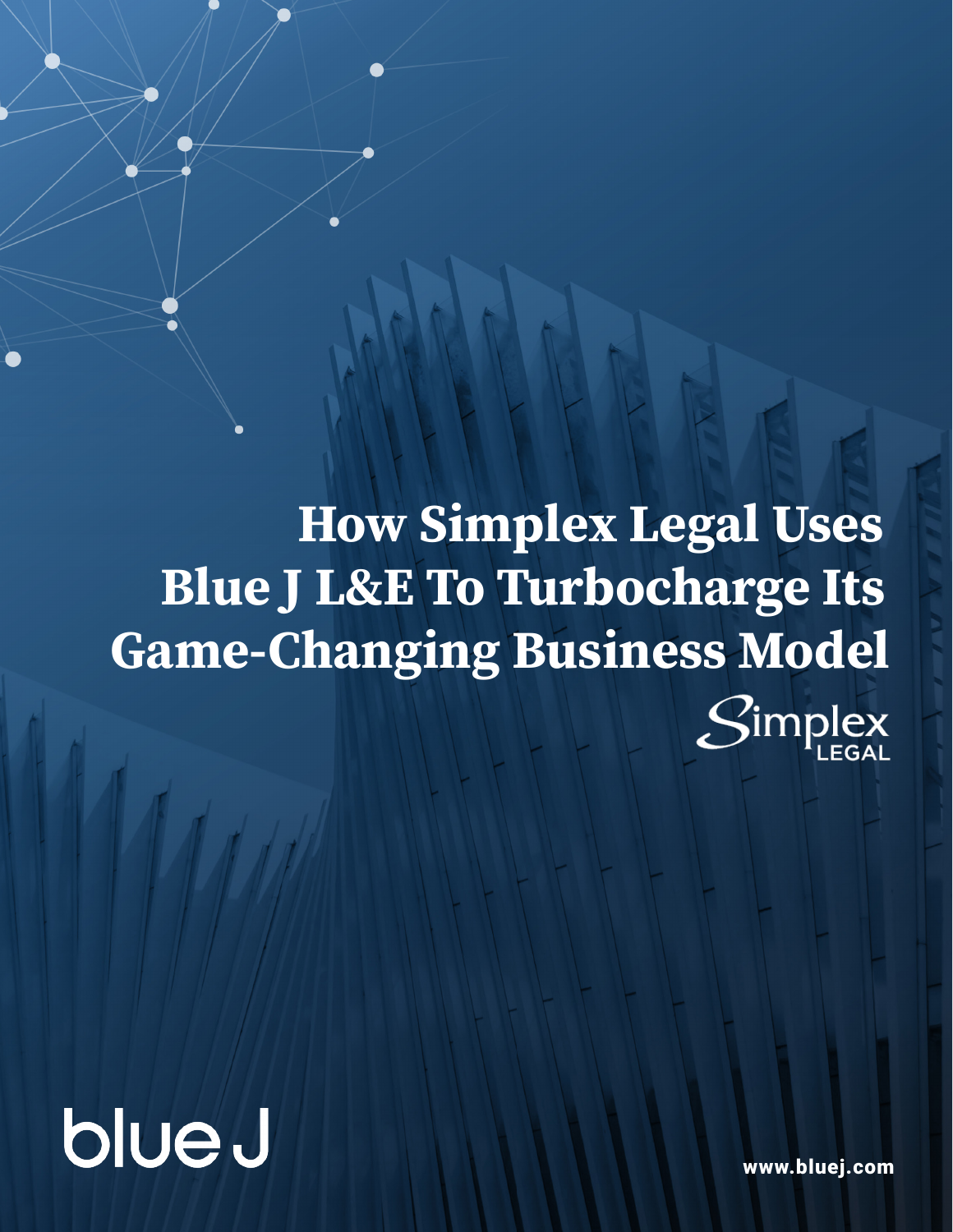# blue J

### **The Client**

Simplex Legal is an in-house counsel boutique law firm built on a commitment to significantly reduce client legal fees while delivering the highest quality advice.

The firm is unique in that all of its lawyers have corporate business experience. This formula enables the firm to provide professionalism without pretension, value without compromising skill and simplicity without sacrificing quality.

Since May of 2020, Simplex Legal's team of seasoned, intelligent and caring legal and business experts have used Blue J L&E to help the firm's clients reach their goals in the most cost effective way.

## **The Objective**

Since its inception, Simplex Legal set out a mission to change the business of law. The firm created a new model for client/lawyer interactions aimed at a central goal: reduce client fees.

A core part of Simplex Legal's services is that they prefer fixed rates, rather than the variable billable hour model, which has long been the status quo in legal services. Fixed rates give Simplex Legal's clients a degree of predictability and certainty when beginning an engagement with the firm, enabling them to precisely forecast the exact expected cost.

To be able to offer flexible billing options while maintaining a profitable business, Simplex Legal has to be economical with its resources and efficient in its processes. To do so, the firm looks to use advanced technology like Blue J L&E.

In particular, the firm most recently sought a way to increase the speed at which it could arrive at data-backed initial positions for client files, quickly generate high-quality client reporting, and increase its capacity to take on new work.

> *"Using tools like Blue J L&E is one way of being more efficient. Ultimately, we're able to serve more clients as a result."*

*- Gerard Power, Senior Legal Counsel*



### **SIMPLEX LEGAL**



#### **IN-HOUSE COUNSEL BOUTIQUE FIRM**



**NORTH AMERICA**



**20 LAWYERS**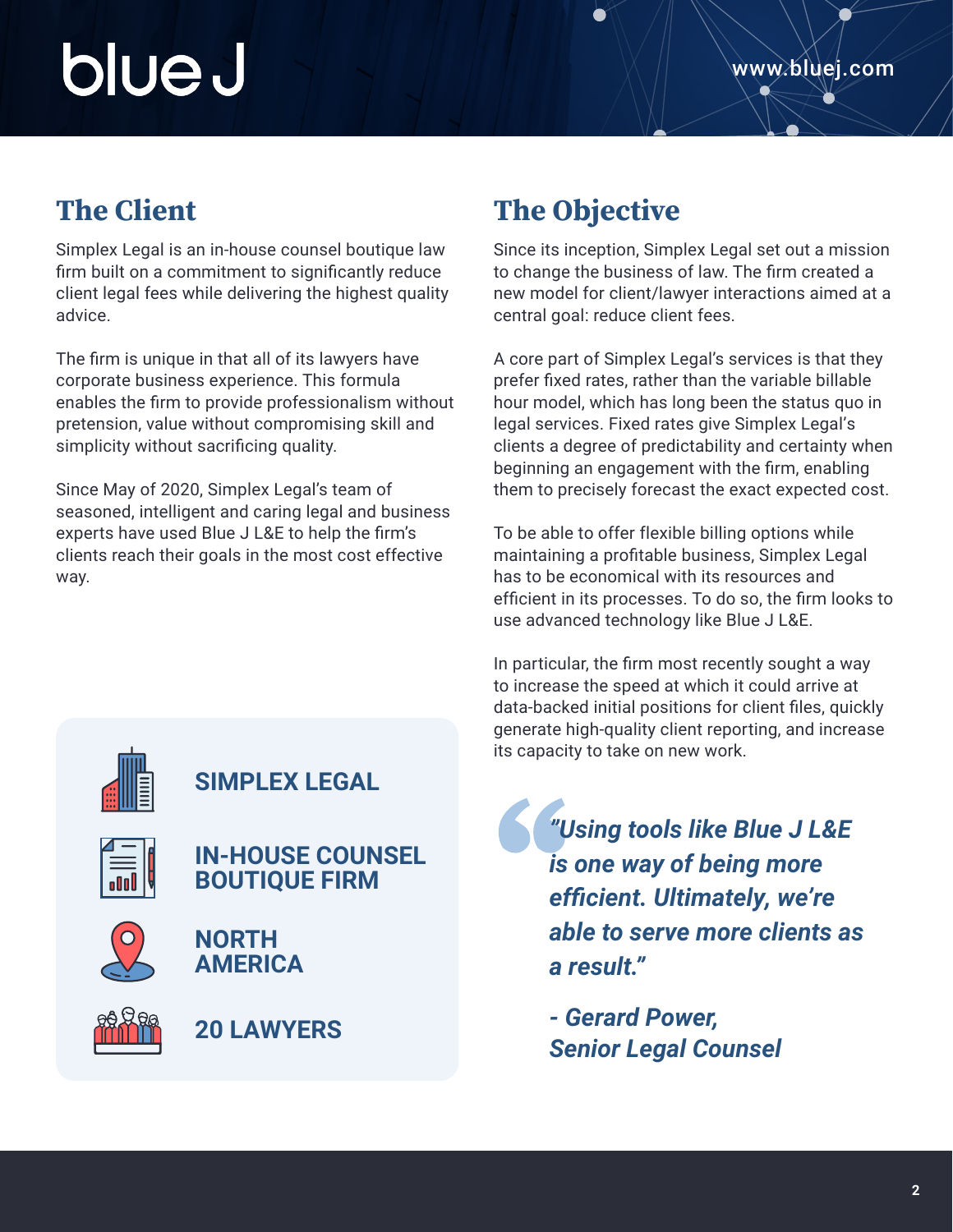## blue J

## KEY OUTCOMES



5x faster to assess a client's initial position



Enhanced reporting capabilities for all clients



1.5x increase in capacity to take on new clients

## **How Blue J L&E Helped**

#### **5x faster to assess a client's initial position**

For an experienced lawyer, developing a reasonable notice position that is favorable to the client is relatively straightforward. However, it can be challenging to formulate such a position in a way that is data-backed, mitigates the risk of the position being successfully challenged, and provides cost-effective client service.

As Gerard Power, Senior Legal Counsel at Simplex Legal, highlights, "if you are an experienced practitioner, you are likely familiar with the labour & employment case law and you can quickly develop a gut reaction about what the outcome should be."

The challenge is substantiating the position and doing so efficiently.

Before using Blue J L&E, Power would sift through traditional legal research databases like CanLII and scour a repertoire of secondary sources. "To do this effectively, you have to spend many hours," Power notes.

With the addition of Blue J L&E's predictive functionality that helps fortify labour & employment positions and gain an advantage in settlement discussions, Power estimates the initial intake process is 5x faster.

"Blue J L&E gathers all of the information I need and centralizes it. It asks the most important questions and pulls from the full body of relevant case law, giving me the confidence that I rarely need to go beyond Blue J L&E."